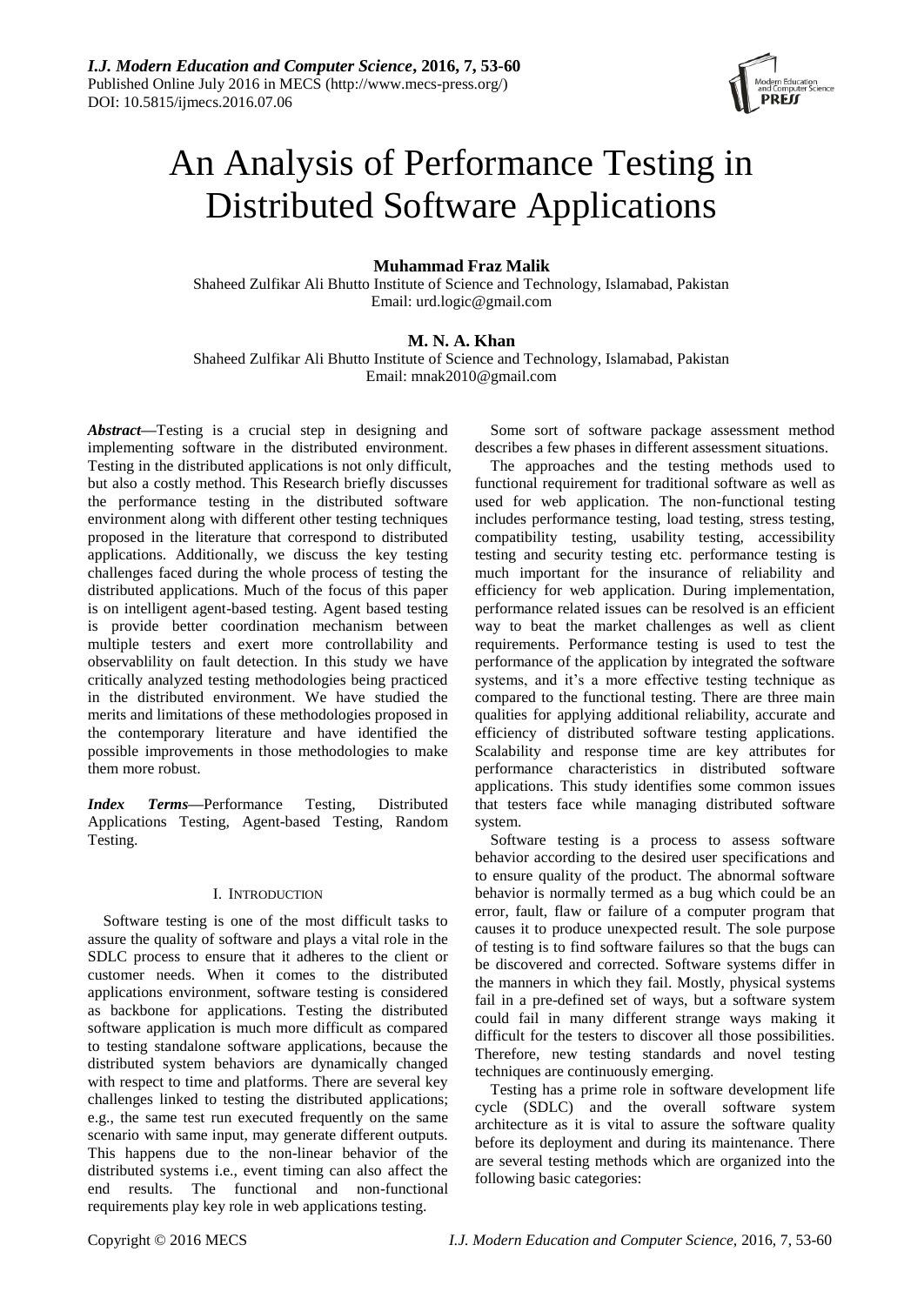- Static [Reviews, walkthroughs and inspections]
- Dynamic [Execution of code with test cases]
- White-Box [Testing internal structure or working of a program]
- Black-Box[Testing only working of the program]
- Visual [Testing the Graphical User Interface]
- Grey-Box [Somewhat in the middle of White-Box and Black-Box]

Testing can be performed at several levels such as:

- Unit [Testing individual unit of source code]
- Integration [Software modules are combined and tested as a group]
- Component Interface [Testing data handling across various components]
- System [Testing complete system against specifications]
- Acceptance [User of the system will perform acceptance testing]

A number of application programs have been developed to automate the testing process to reduce human error. CODESONAR is one of the tools to automatically perform static analysis of software behaviour.

Requirements are actually customer's statements of scope. In requirements finalization process, the stakeholders play an import role. A stakeholder can be defined as anyone who is directly or indirectly affected by the system being developed or deployed. Stakeholders are broadly categorized into two major classes — user and customer. User ordinarily uses the system and customer refers to those persons who have requested for the development of the system and are responsible for approving it. There may be a number of people who participate in the development of a system like business analysts, designers, coders, testers, project managers, deployment managers, use case designers, graphic designers etc. and are customarily considered as stakeholders. Requirements engineering (RE) is a group of activities to elicit, analyze, specify, verify, validate and manage requirements.

To ascertain their quality requirements practices product managers from Swedish companies were interviewed. The study found that usability and performance requirements were being considered as the most important. The study also identified that a major challenge with quality requirements was to make it well specified and quantified so that to make it testable. Survey in Canada showed that inadequate testing; training and lack of formal criteria for testing increase the risk of releasing defects into production and release versions of software products. The ability to detect tendencies that lead to reduced quality and to identify the root causes of reductions in product quality suffer from the lack of exhaustive testing of the product. There is a need for improvements for quality assurance. Organizations that offer training on quality assurance and testing procedure to their developers improve their ability

to validate quality and correspondingly improve the likelihood of pinpointing and resolving process and product defects. Cost and lack of expertise are two major barriers for adaptation of testing methodology and tools. Research in Brazil conducted with objective to identify respondents' perception about the relationship between IT Governance models and quality instruments adoption. The results obtained through the survey provided an overview of the impact of IT-related problems in the organizations, the degree of knowledge and importance as well as adoption of different quality instruments [14]. A survey on quality models being practiced in Germany focused on several domains of software development such as standard software being used, custom development methodologies, embedded systems and company size. Exploratory survey on software practices of software firms in five ASEAN countries show that software industry was falling short in the four areas: use of automated estimation tools (Software Project Planning Practice), use of requirements traceability matrices (Software Project Tracking and Oversight practice), use of quantitative quality metrics (Software Quality Assurance practice), and the use of change control boards (Software Configuration Management practice). Organizations that were strong in software quality assurance practice had in common the best practices of quality orientation, independent testing teams and Software Engineering Process Group (SEPGs), peer reviews, and quality management systems.

The remaining paper distribution is as follows: Section I provides an introduction highlighting the importance of distributed software applications. Section II is about research objective. Section III is about literature review, in this section we discuss the topic related research paper which we reviewed. Section IV provides critical analysis, regarding technical strengths and weaknesses of the surveyed literature. Section V describes conclusion and future work.

# II. RESEARCH OBJECTIVES

The objective of this research is to discover strengths and weaknesses of the existing software testing techniques particularly the ones that support distributed environment. Based on the merits and demerits of the existing techniques, specific research gaps would be identified which could help find possible future directions in this area. In addition, cloud based testing tools and services would also be studied. The study will serve as a survey report highlighting the efficacy, usefulness and strengths of different software testing techniques particularly in the distributed environment. In this study, I will conduct a systematic literature review of the software testing techniques, their areas of applications, the approaches used in the formation test oracle and test cases and SWOT analysis of the existing testing techniques. The scope of the study is limited to review and critically analyze the existing software testing techniques. The study would mainly be a survey report about the merits, demerits of the software testing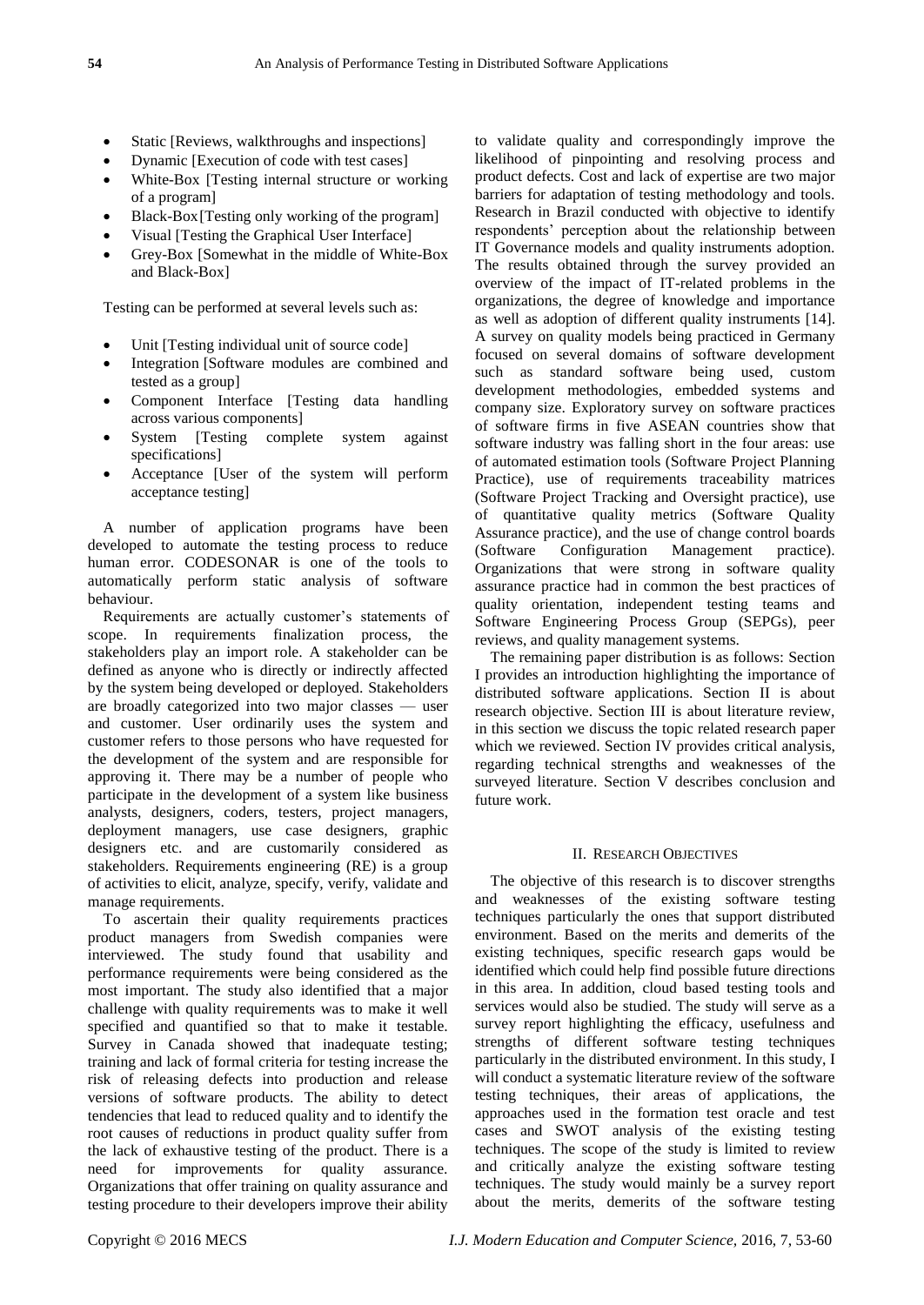techniques. In this study, research method will be kind of a meta-analysis targeting critical review of the latest papers published in the domain of software testing. For this purpose, research papers published during the last five years in the area of Software Testing in Distributed Environment will be studied, reviewed and critically analyzed. In addition, the strengths and limitations of the proposed techniques in the area of Software Testing will be determined. The output of this non-empirical research approach is envisaged to locate research gaps in the thrust for finding potential future works in this domain.

This paper focuses on the following objectives:

- **•** Discuss the overview of distributed software Application and testing.
- Describe the main role of performance testing and identifying some common issues in distributed software application.
- And identify the common frameworks. Discuss their merits and de merits and along with future work.

#### *A. Distributed Software Application*

In distributed software system the different components located of different locations can communicate and coordinate their actions by passing the messages. All processor have equal rights to access shared memory between the distributed computing for exchanging their information between the multiple processors. Distributed software application discussed below. Examples of distributed applications are:

- Wide Area Network Application(WAN)
- [Wireless Sensor Networks](http://en.wikipedia.org/wiki/Wireless_sensor_networks)
- [World Wide Web\(](http://en.wikipedia.org/wiki/World_wide_web)WWW)
- [Distributed Database Management Systems](http://en.wikipedia.org/wiki/Distributed_database_management_system)
- Banking system and Airline reservation system are key example of Distributed information processing

#### *B. Distributed Software Testing*

Software testing is required to check that the completed application is according to the user requirement. Developer of software can deliver software when meet the user expectation and needs. By using the software testing, we identifying the correctness, completeness and qualify of software on the Software Development Life Cycle (SDLC). Software testing process ensured that software stands well against the define requirements.

Basically testing is process which is used to investigate and perform on the behalf of stockholder. The earlier testing was done after code has been completed but now a day's testing is begin in design the test cases. These test cases fall on three testing categories. Gray box testing, Black box testing and White box testing.

#### III. RELATED WORK

This section is described about different testing methodologies in different distributed software application. Based on the literature reviewed in this study, we categorize the distributed testing approaches into the following set of domains as described in the subsequent sections.

Nowadays, many organizations are investing huge amount of money to improve the quality of their software and software development process; and are using different quality assurance processes, methodologies and practices to improve the quality of their software. Code reviews, walkthroughs, standards and procedures are consistently checked through performance monitoring, product evaluation, inspection, validation, verification, audits and allied testing activities.

# *A. Distributed Testing with Agile Methodology*

Collins et al [1] combine the characteristics of two methods: DSD (Distributed Software Development) and agile software development methods. According to the authors, the old works did not cover the scenario where the testing activities are distributed among different teams which are geographically separated. Based on that study, the authors advocate which the software development along with their own testing collaboration will be difficult if your team members usually are geographically separated. And also to similar other factors, e.g. work time, cultural differences, communication gaps and technical incompatibilities etc. these all factors may impact the success of the software project. The main contribution of this research is to highlight the challenges being faced in the distributed testing environment and worked out a methodology to conduct distributed application testing using agile software development technique. Testing is generally conducted late in the development process. Testing mainly aims at detecting the defects. The authors highlight the importance of preventing the defects. In this research, the authors used agile development method in distributed software testing.

#### *B. Testing Web-Based Application*

Di Lucca et al. [2] Performed analysis of different testing method for web applications with respect to functional and nonfunctional requirements. For web application, the research highlights that functionality depends on following aspects: testing levels, testing strategies, test cases, testing models and test processes.

# *C. Adaptive and Random Partition Software Testing*

Adaptive testing is a feedback-based software testing strategy that has been more effective than Random Testing (RT) and Partition Testing (PT). A major concern in the application of AT is its complexity and computational cost for test case selection. Lv et al [8].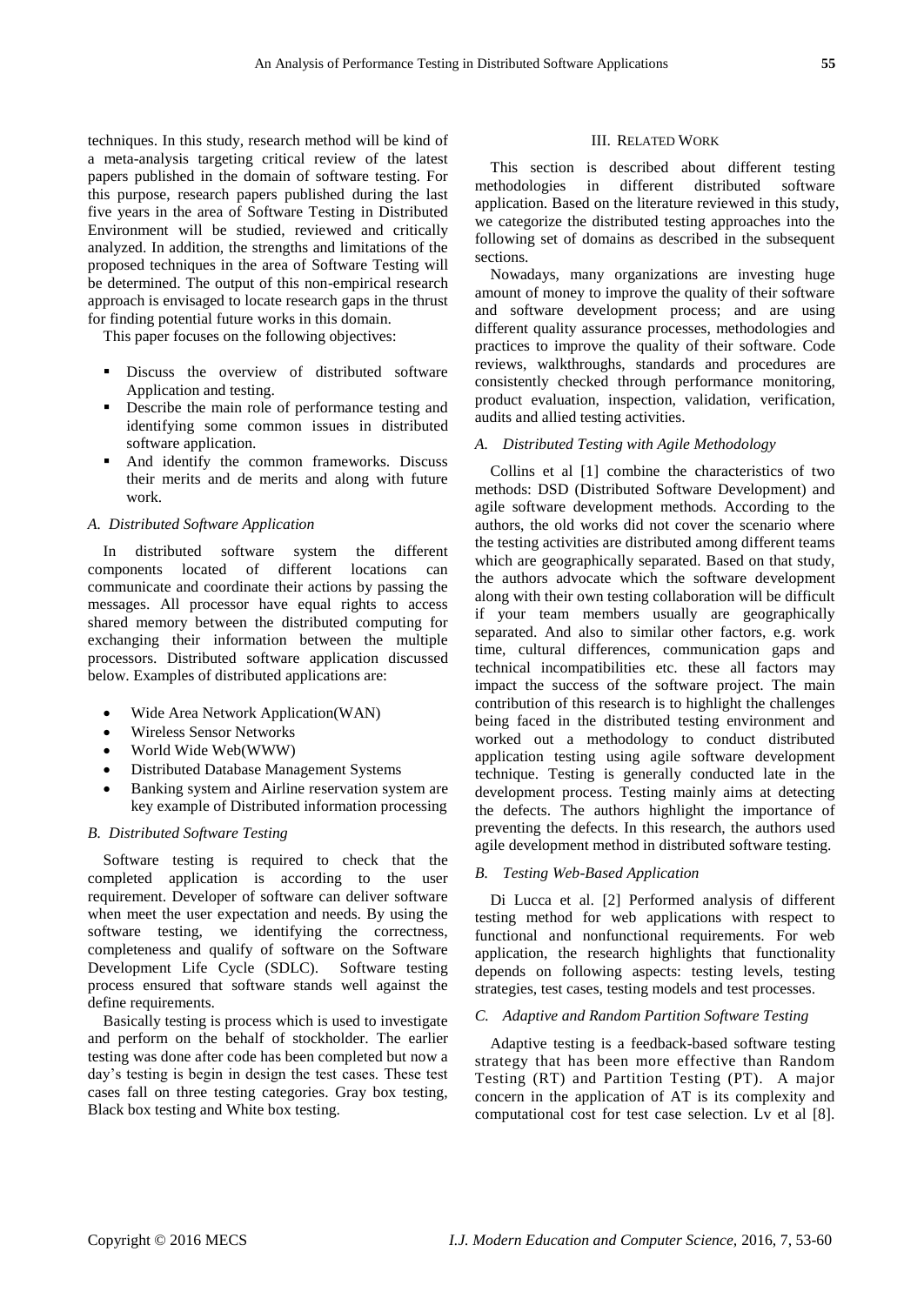Propose hybrid approach that uses AT and Random Partition Testing (RPT) is an alternating manner. The motivation for this approach is that both strategies are employed such that the underlying computational complexity of Adaptive Testing is reduced by introducing Random Partition Testing (RPT) into the testing process without affecting the defect detection effectiveness. A case study with seven real-life subject programs is presented in the study.

# *D. A Temporal Agent Based Approach for Testing Distributed Systems*

Coordination and communication are more complex features of the distributed testing components. For such general reactions for errors, Time outs, observability, locks, controllability and synchronization problem are build. Azzouzi et al. [13] focuses on the temporal properties that specify the time required for exchanging messages between the various components of the distributed test applications. The study introduces new architecture to avoid the synchronization problem between different testers. The aim of the study is to propose better coordination mechanism between multiple testers and exert more controllability and observablility on fault detection. Another objective is to check timing constraints in distributed testing correctly in such a way that all testers and clocks should be synchronized. This development with the distributed testing framework is a difficult process where the testing system must not only check if the output events have been observed, and also the time whenever most of these events have been happened. The project presented within this research extends result from testing in distributed technique to deal with testing an implementation under test with some testing constraint.

When ensure the reliability and efficiency of Web Services, performance testing on web services becomes very important. But the measurement of performance on Web Services very difficult. Hao et al. [12] introduce the method of performance testing, and proposed a framework of agent-based performance testing on web services, which include the some features e.g. "Test Flow Generator "which is used to generates test cases and test flows by WSDL (Web Service Description Language) files and user demand. "Scenario Creator" create scenario by choose the required schedule and selecting the required agent test flows and the quantity. "Test Manager" ―It gets real time data from agent and monitors the rest result by displaying into in chart. "Load Generator Agent "is used to balance the pressure of Test manager and increase the load. And the last "Test Analyzer" this module is used to analysis test results. The implementation of kernel Modules introduced specifically in this framework. To realize the load allocation to distributed load Generation agents from test manager, and provide a queue based allocation strategy.

Provide better reliability and efficiency of web services. Improve the performance of web applications with the help of agent based testing. The author design a framework which is used to measure the performance

testing of distributed multi-agent on web service, This framework is not only provide s a model for the automated performance testing on web services but also a general framework for testing of other protocols. This framework has two interfaces, one is user friendly interface, test system user (TSU), and the other is system under test (SUT) interactive with tested system. The following modules are included, test flow generator, Scenario creater, test manager, load generation agents.

The key reason of conducting this research because the performance testing of web services are resolved the following issues. Operations of multiple concurrent users are simulated by multiple SOAP message. Concurrent users should be dispatched and managed centralized by the master. Concurrent users should send test commands to tested system in distributed physical nodes. Dynamicity and adaptiveness that limit the ability of the tester to determine the web services that are invoked during the execution of a workflow.

The Strength of research is the framework Analyze automatically the log and generate test report. And combine the characteristics of functional testing and performance testing. Performance testing focus the efficiency, reliability and accuracy of the framework.

The cost of using a service (for services with access quotas or per-use basis). This research proposed a framework of performance testing on web services and implements the kernel modules including scenario creator, test manager and load generated agent. This is used to maintain the consistency of test environment and real environment and balance load generated by multiple concurrent threads. The framework will be refined with more formal definition of Agent based testing, rules, test plan, and other testing protocols. Moreover, the mechanism of rule-based test planning and dynamic test agents will be further explored.

# *E. Dynamic Testing Tool for Agent-based Systems*

Eassa et al. [10] introduce a dynamic testing tool that use a temporal logic assertion language for detecting run time errors in agents and agent based systems. This tool *evaluates* agent behavior and detect errors related to agent behavioral constraints, errors related to agents ‗interactions, errors related to user requirements and security of agent based web applications. The proposed technique is based on the grammar, the syntax and the semantic of the temporal logic assertion language. In this research the dynamic testing tool has been built and tested for ascertaining its effectiveness against its use as a dynamic testing tool.

# *F. Agent Based Software Testing with Role Oriented Method*

Agent oriented software engineering methodologies provide us a platform to develop agents based systems. These methodologies mainly focus on development rather than the testing. It is not possible to map all agent properties e.g. autonomy, reactivity etc. to object oriented constructs. Therefore, a proper testing technique for agent-based software solutions is needed. Sivakumar et al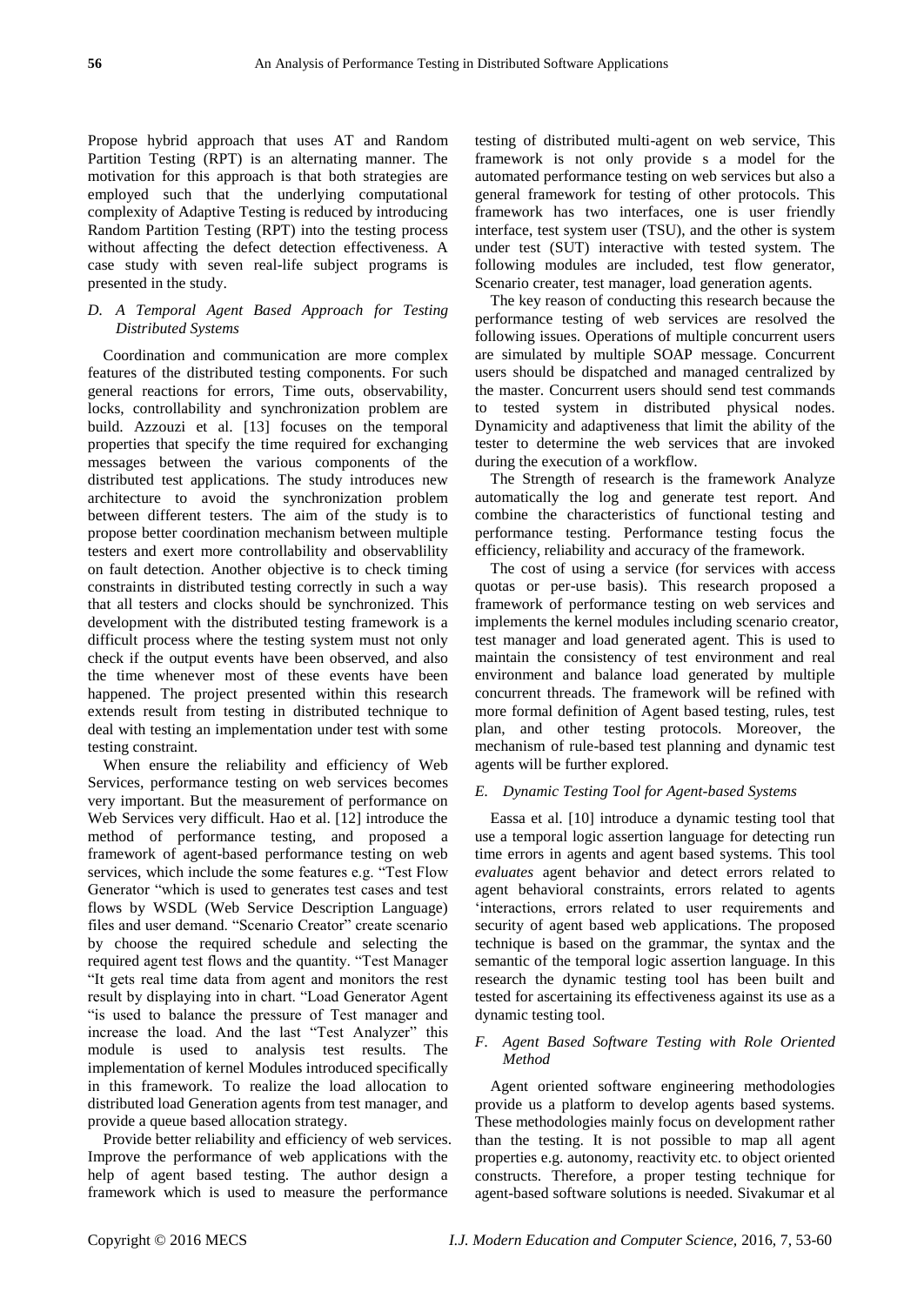[6]. Propose an effective and specialized testing technique for agent-based systems. The proposed technique focuses the main attribute of an agent which is role. It follows a v-based model which starts from requirements and ends at role-based acceptance testing. The proposed approach provides better solution for industrial, commercial, medical, networking and educational applications related problems. This research is based on an effective agent-oriented framework which provides high quality software development process and products.

Loffler et al. [14] discussed a method of agile which is scrum. This method has much customer participation. It gives ease of techniques that are used in the analysis of requirements and testing. This model is consists of different useful techniques which are important in maintaining the record of users requirements. These techniques are in the nature models that are already tested. This model can be used by both testers and developers. It is easy to adopt and language used in it is simple. Test scripts derived from this model for fitNesse / selenium.

Scrum focal point is implementation. New and users preferred features are included in previous design by using iterative steps. They are known as sprints. When these sprints are included, they caused deprived and deficient requirements. As the consequences user feel trouble to using software. At some stage in sprints the next problem is continuous addition of new functions and their implementation. These problems are like latest functions are not harmful for existing ones. References [15-48] reviewed different techniques in different domains and reported their critical evaluations.

## IV. CRTICAL ANALYSIS

In this section we critically analyze our research topic completely: with respect to their key strength, as well as discuss their Limitations and the future improvements. This is basically comparative study related to literature review.

| Ref<br>#          | <b>Research</b><br>topic                                              | <b>Strengths</b>                                                                                                                                                                                                                                               | Limitation                                                                                                                                                                                                                     | <b>Suggested Improvements</b>                                                                                                                                                                           |
|-------------------|-----------------------------------------------------------------------|----------------------------------------------------------------------------------------------------------------------------------------------------------------------------------------------------------------------------------------------------------------|--------------------------------------------------------------------------------------------------------------------------------------------------------------------------------------------------------------------------------|---------------------------------------------------------------------------------------------------------------------------------------------------------------------------------------------------------|
| [1]               | Distributed<br>testing<br>with<br>Agile<br>methodology.               | The proposed solution reduces the<br>impact of communication issues on<br>the software project.                                                                                                                                                                | The<br>communications<br>and<br>coordination are key factors of<br>distributed testing environment and<br>absence of these two factors would<br>lead to failure of the proposed<br>approach.                                   | The probable improvement could be to<br>calculate testing efforts required to<br>perform such type of testing to evaluate<br>its true worth.                                                            |
| $[2]$             | Testing<br>in<br>Web-based<br>applications                            | By composing different hardware for<br>heterogeneous<br>execution<br>environments which includes the<br>connections.<br>network<br>operating<br>system, web server and web browser.                                                                            | The main problem to evaluate the<br>performance of web application is<br>that users always expect that<br>services response on time and users<br>usually don't waits for long<br>requests.                                     | The possible improvement could be<br>discovering effective approach web<br>services testing due to the introduction<br>of 'Agile' methods in web application<br>testing process                         |
| $[3]$             | Testing<br>is<br>used<br>to<br>maintain<br>scientific<br>software     | This study is conducted in real<br>environment and provides concrete<br>statistics in terms of efficiency,<br>effectiveness and cost estimation<br>(manpower, time, etc).                                                                                      | This scientific software<br>used<br>Regression testing. This testing is<br>less effective when new features<br>are introducing to the software. The<br>implication of the study is limited<br>to the scientific software only. | Regression<br>tests<br>normally<br>are<br>performed at higher level (at input and<br>output level) and this can be automated.                                                                           |
| [4]               | Distributed in<br>vivo testing of<br>software<br>applications.        | When the couple of applications<br>worked together may chance to<br>increase the probability that an<br>instance will be finding the erroneous<br>states easily.                                                                                               | A major limitation of in vivo<br>testing is the high performance cost<br>it insure as the unit tests are<br>executed in parallel with<br>the<br>application.                                                                   | To overcome huge cost of replicating<br>the process, one way to limit the<br>numbers of tests which are run together<br>by assigning portions of test suite to<br>different members of the community.   |
| $\lceil 5 \rceil$ | Distributed<br>testing<br>in<br>Database<br>software<br>applications. | In this research the authors used<br>sanitize information in centric objects<br>to make it difficult for attackers to<br>infer sensitive information.<br>The<br>PISTIS technique runs faster and thus<br>can be applicable in real world testing<br>scenarios. | Many<br>data<br>anonymization<br>algorithm seriously degrade test<br>coverage<br>of<br>database-centric<br>applications.                                                                                                       | The<br>possible<br>improvement<br>for<br>implementation of PISTIS is to reduce<br>the analysis time and other bottlenecks<br>while using data mining approach<br>which are computationally intensive.   |
| [6]               | Agent<br>Oriented<br>Software<br>Testing-Role<br>Oriented<br>approach | The proposed approach provides<br>The determination of efficiency in<br>different testing techniques and this<br>efficiency is used to generate the<br>quality of software.                                                                                    | This approach does not provide a<br>proper testing framework for<br>testing the agent based software.                                                                                                                          | This approach enhanced with agent<br>based system was tested using with<br>object-oriented testing method. And the<br>result provide with tabulated form.                                               |
| $[7]$             | Incremental<br>test generation<br>for software<br>product lines       | Introduce new approach for classical<br>testing domain in which tailoring the<br>practices<br>with respect to the<br>requirements of the software product<br>lines.                                                                                            | For the lack of space considerations<br>the lager scope of experiments<br>results are not presented.                                                                                                                           | The<br>possible<br>improvement<br>of<br>incremental approach for software<br>products line to hold promises in lager<br>software testing context e.g.,<br>for<br>refining tests for regression testing. |
| [8]               | Adaptive<br>and<br>Random                                             | While choosing the test cases, the RT<br>and RPT are efficient testing strategies                                                                                                                                                                              | The disadvantage of RT is its<br>defect detection effectiveness as                                                                                                                                                             | The future improvement of this<br>methodology could include different                                                                                                                                   |

Table 1. Summary of testing in distributed software application.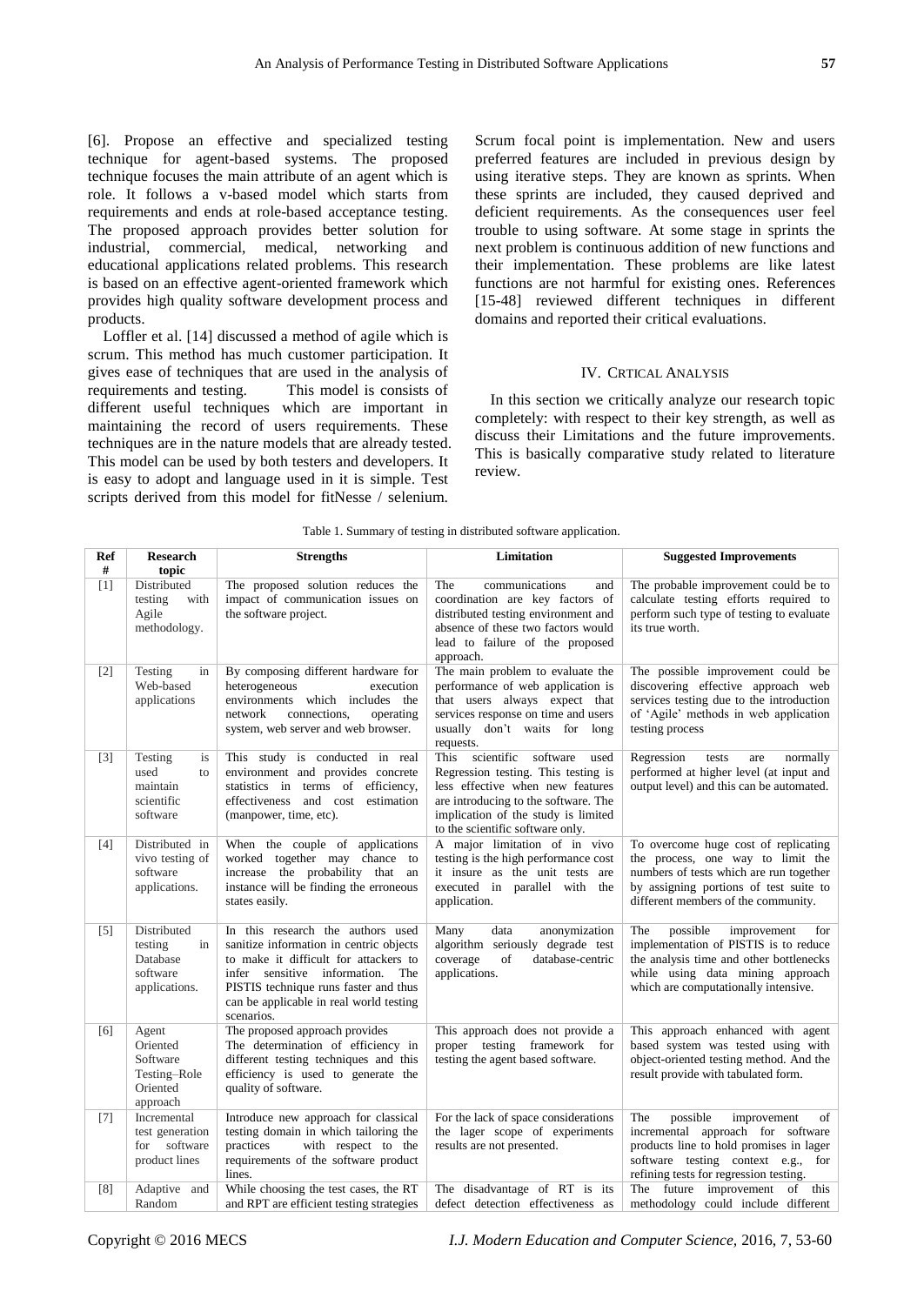|        | Partition<br>Software<br>Testing.                                                                       | with respect to the computational<br>overhead and cost.                                                                                                                                                                                                                                                                                                                                           | much effort has been invested to<br>improve the effectiveness of RT<br>and RPT                                                                                                                                                                                                                                                                           | heuristic methods, a theoretical analysis<br>on balancing defect detection and<br>testing<br>efficiency,<br>and<br>optimal<br>parameter settings for different subject<br>programs under testing.                                                                                                                                                                                        |
|--------|---------------------------------------------------------------------------------------------------------|---------------------------------------------------------------------------------------------------------------------------------------------------------------------------------------------------------------------------------------------------------------------------------------------------------------------------------------------------------------------------------------------------|----------------------------------------------------------------------------------------------------------------------------------------------------------------------------------------------------------------------------------------------------------------------------------------------------------------------------------------------------------|------------------------------------------------------------------------------------------------------------------------------------------------------------------------------------------------------------------------------------------------------------------------------------------------------------------------------------------------------------------------------------------|
| $[9]$  | Code<br>coverage<br>of<br>adaptive<br>random<br>testing                                                 | The Adoptive random testing provides<br>a higher effectiveness of software<br>application with respect to reliability,<br>and a higher confidence. And<br>reliability of the software under test<br>even when no failure is detected.                                                                                                                                                             | In ART and RT the selection<br>depends<br>process<br>on<br>tester<br>knowledge and experience for<br>different test cases. It means that a<br>tester needs to identify appropriate<br>categories and choices for the<br>program under test.                                                                                                              | There are various ART algorithms<br>proposed in the literature which evenly<br>distribute random test cases in different<br>ways. A possible future work could be<br>the code coverage measuring and<br>comparing by different art Algorithms.                                                                                                                                           |
| $[10]$ | Dynamic<br>Testing Tool<br>Agent-<br>in<br>based Systems                                                | The proposed technique used mobile<br>agents for software testing tasks. And<br>provides the abstract model that is<br>used to generate abstract test cases.<br>Those test cases are then concretized<br>and addressed to the system under<br>test. Another key reason is to a test<br>automation framework for multi-agent<br>system that enables developers to<br>build and run test scenarios. | This testing is naturally bound to a<br>limited testing time and to provide<br>a small number of execution<br>conditions.                                                                                                                                                                                                                                | The proposed technique can be<br>enhanced to account for detecting the<br>interaction errors between mobile<br>agents and all communication errors<br>between agents and environments.<br>Another future work could be to<br>enhance the dynamic testing tool to<br>detect other security vulnerabilities<br>such as of "attacker access to the flaw"<br>in agent-based web applications |
| $[11]$ | By<br>using<br>different<br>methods<br>for<br>debugging the<br>multi-agent<br>system<br>software tests. | This paper proposes the use of<br>relational database (a very powerful<br>tool for querying data) server as a<br>central storage mechanism.                                                                                                                                                                                                                                                       | The infrastructure of MAS requires<br>costly maintenance. Every change<br>in code of MAS infrastructure<br>would be very costly because it<br>needs to be replicated.                                                                                                                                                                                    | Reducing the faults automatically in the<br>MAS for collaboration, order and<br>abstract graphs are possible future work<br>Which involves the to define the<br>expected results into a specific<br>languages.                                                                                                                                                                           |
| $[12]$ | Framework<br>for testing the<br>performance<br>on distributed<br>based<br>agent<br>web services.        | The proposed approach analyzes the<br>log automatically and then generates<br>test report. It also combines the<br>features of performance testing as well<br>as functional testing and focus on the<br>reliability and accuracy of the system.                                                                                                                                                   | Dynamicity and addictiveness limit<br>is based on the ability of the tester<br>to decide the web services invoke<br>during the execution of the<br>workflow.                                                                                                                                                                                             | The framework also enhanced by<br>refining the formal definition of agent<br>based testing's rules, test plan and other<br>testing protocols. The mechanism of<br>dynamic test agents and rule based test<br>planning can be further explored.                                                                                                                                           |
| $[13]$ | A<br>temporal<br>agent<br>based<br>approach for<br>testing<br>open<br>distributed<br>systems            | In timing constraints prospective, the<br>distributed testing process not only<br>checks different output events, but<br>also records the timestamps when<br>these events have occurred.<br>The correctness of testing in<br>distributed systems depends not only<br>on the logical result of a computation,<br>but also keeping tracks of the time<br>when the result was delivered.             | serious<br>coordination<br>Sometime<br>issues occur among different testers<br>when they communicate.<br>Many problems influencing fault<br>detection during the conformance<br>testing process arises if there is no<br>coordination between distributed<br>testers. This problem is known as<br>controllability and observablility<br>fault detection. | possible future extension to this work<br>could be adding a timing constraint                                                                                                                                                                                                                                                                                                            |

## V. CONCLUSION AND FUTURE WORK

This study focuses on different testing methodologies in distributed software applications. The contributions of the study include: identifying the possible techniques for testing distributed software applications followed by identifying the challenges faced during the testing in software application. In addition to the identification of key challenges related to application testing in the distributed environment, we also provide the possible solution to overcome these challenges. As a future dimension to this study, we intend to focus on agentbased testing in the distributed environment. Agent based testing is provide better coordination mechanism between multiple testers and exert more controllability and observablility on fault detection it might automatically create and by organizing test agents which they decompose the task into subtasks for testing of entire distributed application; and this servers as an impetus to conduct IS-2 research on this topic. This study also finds that better coordination and communication among different test agents can reduce the cost and several other issues such as scalability and reliability in the distributed testing environment.

#### **REFERENCES**

- [1] E. Collins, G. Macedo, N. Maia., and A. Dias-Neto," A Industrial Experience on the Application of Distributed Testing in an Agile Software Development Environment", In *Global Software Engineering (ICGSE) on IEEE Seventh International Conference, pp-190-194,2012.*
- [2] G.A Di Lucca, and A, R Fasolino," Testing Web-based applications: The state of the art and future trends"on *Information and Software Technology, vol 48, pp-1172- 1186, 2006.*.
- [3] T. Clune, M. Rilee, and D. Rouson, "Testing as an essential process for developing and maintaining scientific software".on In The 2nd Workshop on Sustainable Software for Science: Practices and Experiences, 2014.
- [4] M. Chu, C. Murphy, and G. Kaiser, "Distributed in vivo testing of software applications. In *Software Testing Verification, and Validation", on 1st International Conference on,* pp. 509-512, 2008
- [5] B. Li, M. Grechanik, and D. Poshyvanyk, "Sanitizing and minimizing databases for software application test outsourcing. In *Software Testing, Verification and*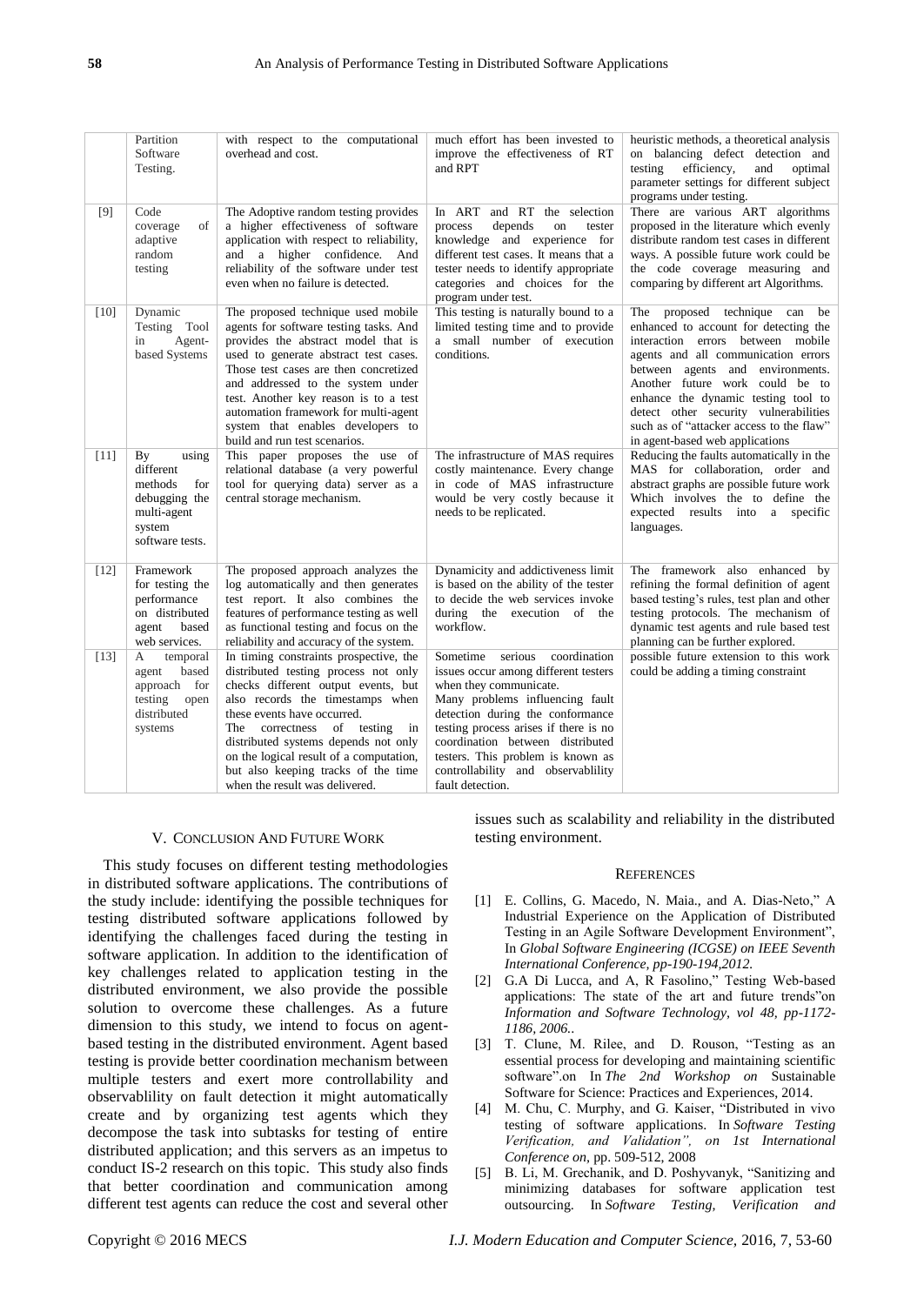*Validation (ICST)" on IEEE Seventh International Conference on,* pp. 233-242,2014.

- [6] N. Sivakumar, and k. Vivekanandan, "Agent Oriented Software Testing–Role Oriented approach" on *International Journal of Advanced Computer Science and Applications, vol 3, 2012*
- [7] E. Uzuncoava, S.khurshid,, and D. Batory, "Incremental test generation for software product lines" on *Software Engineering, IEEE Transactions, vol 36, pp.* 309-322,2010. [8] Lv, J., Hu, H., Cai, K. Y., & Chen, T. Y. (2014). Adaptive and Random Partition Software Testing.
- [8] J. Lv, H. Hu, K. Y. Cai, and T. Y Chen," Adaptive and Random Partition Software Testing", 2014.
- [9] T. Chen, F., Kuo, H., Liu and E. Wong," Code coverage of adaptive random testing", on IEEE Transactions on *Reliability, vol 62, pp.* 226-237.2013.
- [10] F.E, Eassa., L.J Osterweil, M. A, Fadel, S. Sandokji and A Ezz," DTTAS: A Dynamic Testing Tool for Agent-based Systems"on Pensee Journal, vol 76. 2014
- [11] E. Serrano., A. Munoz,. And J. Botia." An approach to debug interactions in multi-agent system software tests.' On *Information Sciences,vol 205, pp.* 38-57,2012
- [12] D. Hao, Y., Chen., F. Tang, and F. Qi. "Distributed agentbased performance testing framework on Web Services" In *Software Engineering and Service Sciences (ICSESS)* on *International Conference on*, pp. 90-94, 2010.
- [13] S. Azzounzi., M., Benattou, and M.E.H Charaf," A temporal agent based approach for testing open distributed systems.‖ on *Computer Standards & Interfaces, vol 40, pp.* 23-33.2015.
- [14] R. Loffler, B. Guldali, & S. Geisen, (2010). Towards Model-based Acceptance Testing for Scrum. *Software technik-Trends, GI*.
- [15] S. Iqbal, M. Khalid, M. N. A. Khan, "A Distinctive Suite of Performance Metrics for Software Design", International Journal of Software Engineering & Its Applications, vol. 7, no. 5, (2013).
- [16] S. Iqbal and M. N. A. Khan, "Yet another Set of Requirement Metrics for Software Projects", International Journal of Software Engineering & Its Applications, vol. 6, no. 1, (2012).
- [17] M. Faizan, S. Ulhaq, M. N. A. Khan, "Defect Prevention and Process Improvement Methodology for Outsourced Software Projects", Middle-East Journal of Scientific Research, vol. 19, no. 5, (2014), pp. 674-682.
- [18] M. Faizan, M. N.A. Khan, S. Ulhaq, "Contemporary Trends in Defect Prevention", A Survey Report. International Journal of Modern Education & Computer Science, vol. 4, no. 3, (2012).
- [19] K. Khan, A. Khan, M. Aamir and M. N. A. Khan, "Quality Assurance Assessment in Global Software Development" World Applied Sciences Journal, vol. 24, no. 11, (2013).
- [20] M. Amir, K. Khan, A. Khan, M. N. A. Khan, "An Appraisal of Agile Software Development Process", International Journal of Advanced Science & Technology, vol. 58, (2013).
- [21] M. Khan and M. N. A. Khan, "Exploring Query Optimization Techniques in Relational Databases", International Journal of Database Theory & Application, vol. 6, no. 3, (2013).
- [22] M. N. A. Khan, M. Khalid and S. UlHaq, "Review of Requirements Management Issues in Software Development", International Journal of Modern Education & Computer Science, vol. 5, no. (1), (2013).
- [23] M. Umar and M. N. A. Khan, "A Framework to Separate NonFunctional Requirements for System Maintainability",

Kuwait Journal of Science & Engineering, vol. 39, no. 1 B, (2012), pp. 211- 231.

- [24] M. Umar and M. N. A. Khan, Analyzing Non-Functional Requirements (NFRs) for software development. In IEEE 2nd International Conference on Software Engineering and Service Science (ICSESS), (2011), pp. 675-678).
- [25] M. N. A. Khan, C. R. Chatwin and R. C. Young, "A framework for post-event timeline reconstruction using neural networks", digital investigation, vol. 4, no. 3, (2007), pp. 146-157.
- [26] M. N. A. Khan, C. R. Chatwin and R. C. Young, ―Extracting Evidence from File system Activity using Bayesian Networks", International journal of Forensic computer science, vol. 1, (2007), pp. 50-63.
- [27] M. N. A. Khan, "Performance analysis of Bayesian networks and neural networks in classification of file system activities", Computers & Security, vol. 31, no. 4, (2012), pp. 391-401.
- [28] M. Rafique and M. N. A. Khan, "Exploring Static and Live Digital Forensics: Methods, Practices and Tools", International Journal of Scientific & Engineering Research, vol. 4, no. 10, (2013), pp. 1048-1056.
- [29] M. S. Bashir and M. N. A. Khan, "Triage in Live Digital Forensic Analysis", International journal of Forensic Computer Science, vol. 1, (2013), pp. 35-44.
- [30] A. Sarwar and M. N. A. Khan, "A Review of Trust Aspects in Cloud Computing Security", International Journal of Cloud Computing and Services Science (IJCLOSER), vol. 2, no. 2, (2013), pp. 116-122.
- [31] A. H. Gondal and M. N. A. Khan, "A review of fully automated techniques for brain tumor detection from MR images", International Journal of Modern Education and Computer Science (IJMECS), vol. 5, no. 2, (2013), pp. 55.
- [32] A. Zia and M. N. A. Khan, "Identifying key challenges in performance issues in cloud computing", International Journal of Modern Education and Computer Science (IJMECS), vol. 4, no. 10, (2012), pp. 59.
- [33] K. U. Rehman and M. N. A. Khan, "The Foremost Guidelines for Achieving Higher Ranking in Search Results through Search Engine Optimization International Journal of Advanced Science and Technology, vol. 52, (2013), pp. 101-110.
- [34] M. Khan and M. N. A. Khan, "Exploring query optimization techniques in relational databases", International Journal of Database Theory & Application, vol. 6, no. 3, (2013).
- [35] R. Shehzad, M. N. KHAN and M. Naeem, "Integrating knowledge management with business intelligence processes for enhanced organizational learning", International Journal of Software Engineering and Its Applications, vol. 7, no. 2, (2013), pp. 83-91.
- [36] S. U. Haq, M. Raza, A. Zia and M. N. A. Khan, "Issues in global software development: A critical review", Journal of Software Engineering and Applications, 4(10), 590, 2015.
- [37] A. S. Shah, M. N. A. Khan and A. Shah. An appraisal of off-line signature verification techniques. *International Journal of Modern Education and Computer Science*, *7*(4), 67-75, 2015.
- [38] A. Zia and M. N. A. Khan, "A Scheme to Reduce Response Time in Cloud Computing Environment", International Journal of Modern Education and Computer Science (IJMECS), vol. 5, no. 6, (2013), pp. 56.
- [39] M. Tariq and M. N. A. Khan, "The Context of Global Software Development: Challenges, Best Practices and Benefits", Information Management & Business Review, vol. 3, no. 4, (2011).